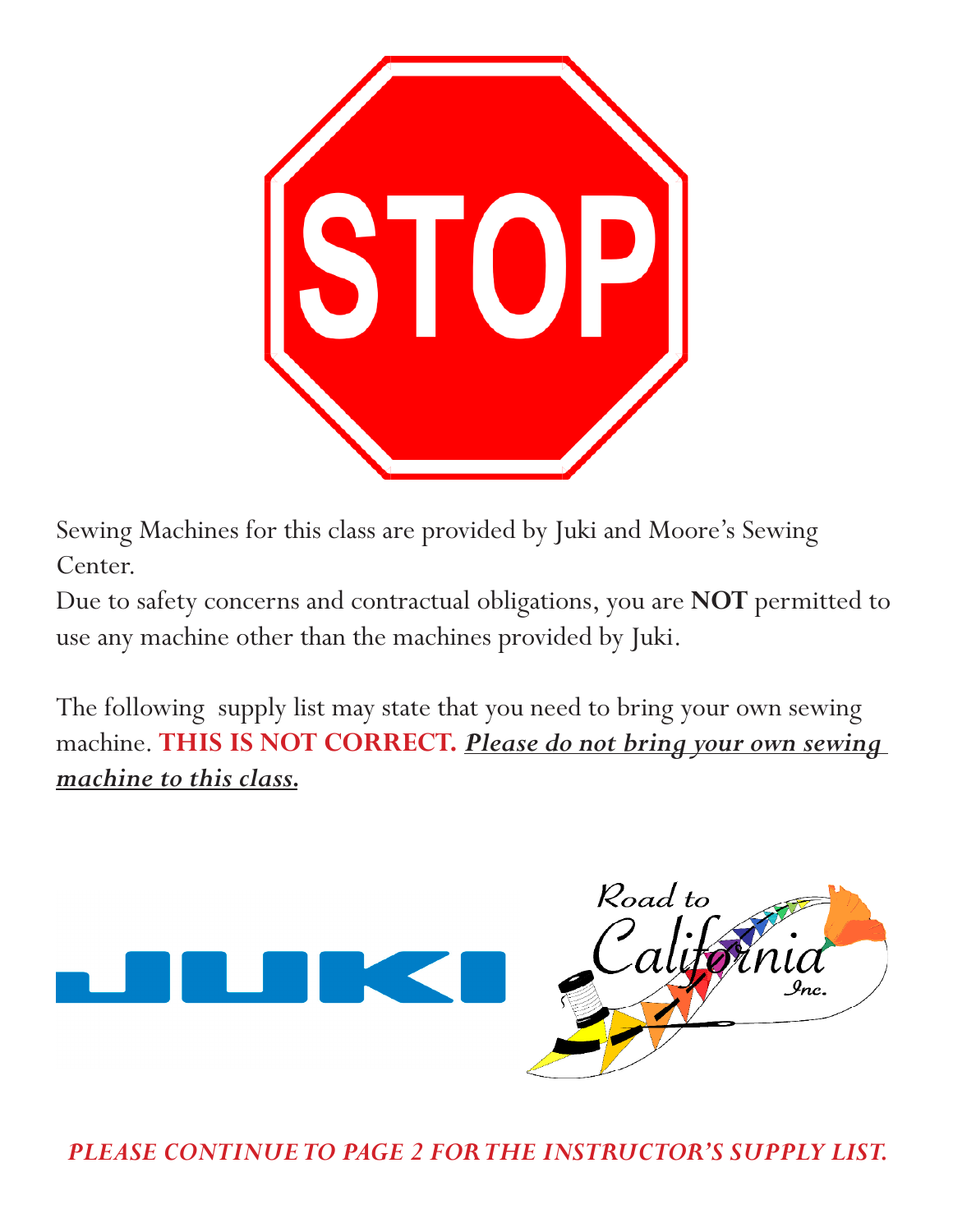

## **Mini Splendor Appliqué Stitch Lab** Instructor: Linda Sullivan of Colourwerx Full Day Workshop .....................

**Workshop Descriptive:** Boost your appliqué IQ! Loaded with super practical tips and tricks, this workshop is a great class to learn or brush up on easy machine appliqué. While making the 'Splendor' appliquéd wallhanging, students will learn a variety of different methods to prepare their shapes for raw edge and turned edge machine appliqué as well as perfect their own "unique appliqué stitch" during class. Along the way, they'll also learn how to use a variety of fun decorative stitches to texturize their appliqués and gain the confidence they need to appliqué the day away!

## **Materials List: (refer to page 2 - Stitch Lab Pattern Handout for Flower Shapes)**

## **• Fabric Requirements:**

1. For Appliquéd Flower Petals: Choose 6 Different Colours - gather a variety of scraps totaling 3/4 yards or an assortment of 10" squares

2. Background Fabric: (4) 12 1/2" x 12 1/2" squares of neutral fabrics sewn together in a 4-patch to make a 24 1/2" square or (1) yard of a neutral coloured fabric cut to 24 1/2" x 24 1/2" square

3. 1 yard Fusible Web (Heat n Bond Lite preferred)

4. 1-1/2 yards Sulky Totally Stable Iron On Tear Away Stabilizer (or comparable stabilizer for decorative stitching)

5. (6) Spools Aurifil Thread 100% Cotton 50wt Thread (or similar brand) that coordinate with your Flower Colours

- 6. Sharp to the Point Appliqué Scissors
- 7. Glue Stick
- 8. Bring (2) extra 10" x 10" scrap fabric squares and extra flower fabrics for testing.

You will also need these other sewing items to complete this project:

• Basic Sewing Supplies such as: straight pins (long glasshead pins work best), scissors, marking pencil or pen; seam ripper, etc...

• #2 Pencil or mechanical pencil for tracing shapes

## **Before Class:**

Please prepare the following before class:

1. Following the manufacturer's instructions on the fusible web - trace the "Splendor" flower shapes (6X) times on the paper side of the fusible web. **You will create (6) sets of shapes to make (6) flowers to complete the project** - If your prep time is limited, you can make less but you will need at least (4) sets of flowers for class.

 2. Rough cut the drawn fusible web flower shapes out 1/4" beyond the drawn line (DO NOT CUT ON THE DRAWN LINE) - then iron the shapes to the WRONG side of your flower fabrics. Next, carefully cut out these shapes directly on the drawn line. Again, create (6) sets of small flower shapes. Do not add a 1/4" seam allowance to your shapes.

3. From your (6) Spools of thread - wind (1) bobbin for each of the 6 colors.

Please feel free to email Linda for further information or questions at colourwerx@yahoo.com. Thank you!